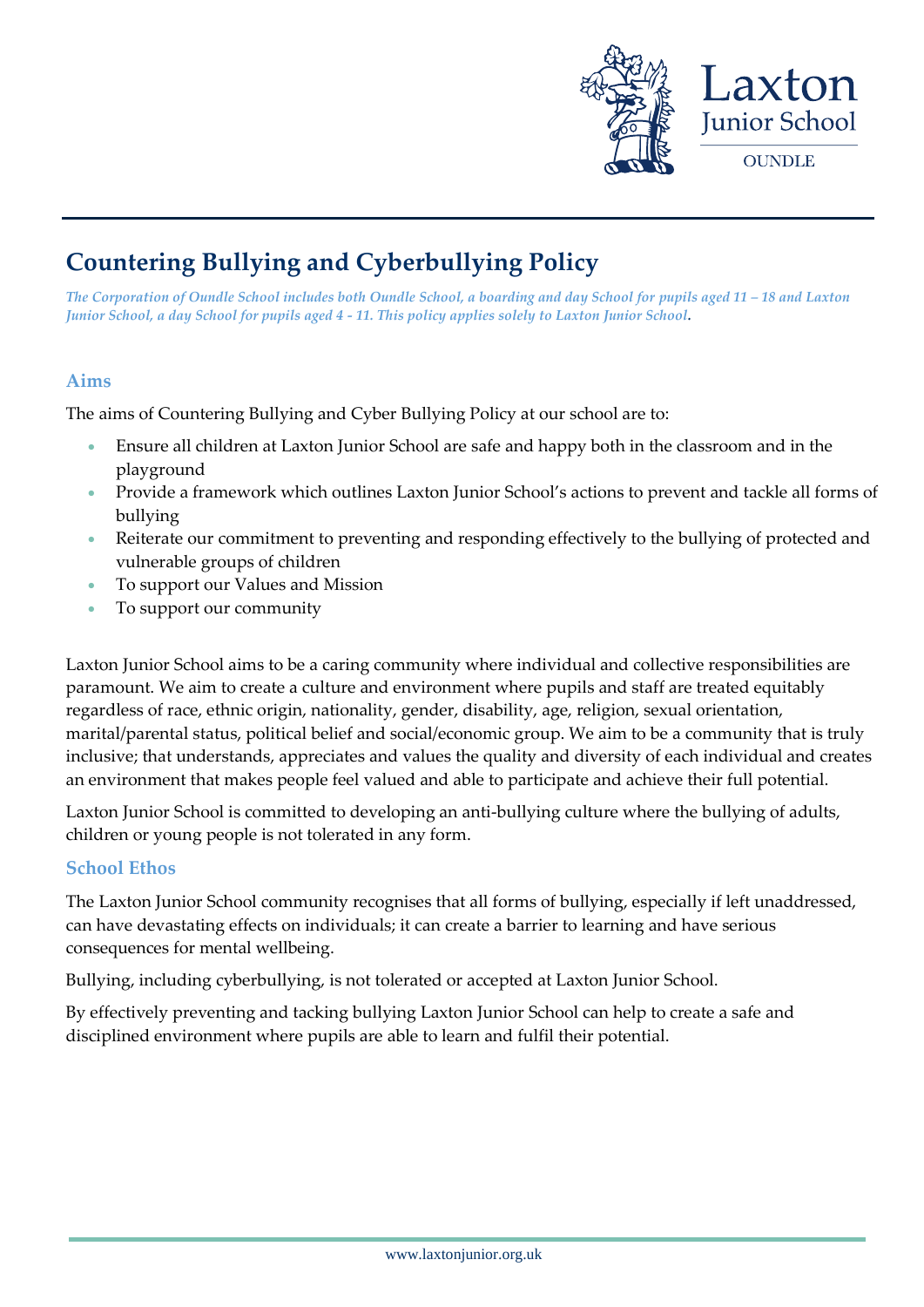## **Responsibilities**

#### It is the responsibility of:

#### **The Head to:**

 communicate this policy to the school community, to ensure that disciplinary measures are applied fairly, consistently and reasonably and that a member of the senior leadership team has been identified to take overall responsibility

#### **Governors to:**

- take a lead role in monitoring and reviewing this policy
- appoint a Governor in charge of Safeguarding and Child Protection to work with the Designated Safeguarding Lead to ensure policies and practices relating to safeguarding including the prevention of cyberbullying are implemented effectively. The current Governor with this responsibility is Mrs Rebecca Lawes.

#### **The Designated Safeguarding Lead and Deputy Designated Safeguarding Lead to**:

- lead the review and implementation this policy
- ensure all incidents of bullying, both inside and outside of school, are dealt with immediately and appropriately and will be managed and/or escalated in line with the procedures set out in this policy, the Behaviour and Exclusion Policy and Safeguarding and Child Protection Policy
- ensure all staff know that they need to report any concerns of bullying to the Designated Safeguarding Team, in person or via CPOMS, telephone, or email as appropriate.
- ensure all reports of bullying are logged and reviewed appropriately
- ensure all staff are aware of the Prevent Duties
- provide training so that staff feel confident to identify signs of abuse and children at risk of being drawn into terrorism
- ensure parents/carers are informed of this policy
- ensure that all staff are aware of their responsibilities by providing clear guidance for staff, including on the use of technology within school and beyond. All staff should have read and understood the Staff Code of Conduct
- lead the School in Anti-Bullying Alliance accreditation

#### **The Online Safety Lead to:**

- ensure all pupils are given clear guidance on the use of technology and its safe and positive use both in school and outside of school
- provide annual training for parents/carers
- ensure the school's Acceptable Use Policy and Online Safety Policy are reviewed annually
- provide annual training for staff on online safety
- plan and deliver a curriculum of online safety in computing lessons
- plan strategically alongside the school's safeguarding strategy

#### **All staff, including governors, senior leadership, teaching and support staff, to:**

support, uphold and implement this policy accordingly

#### **Parents/carers to:**

- support their children and work in partnership with the school
- report bullying to Form Teacher or to Designated Safeguarding Lead

#### **Pupils to:**

abide by the School Values and Mission, ethos and this policy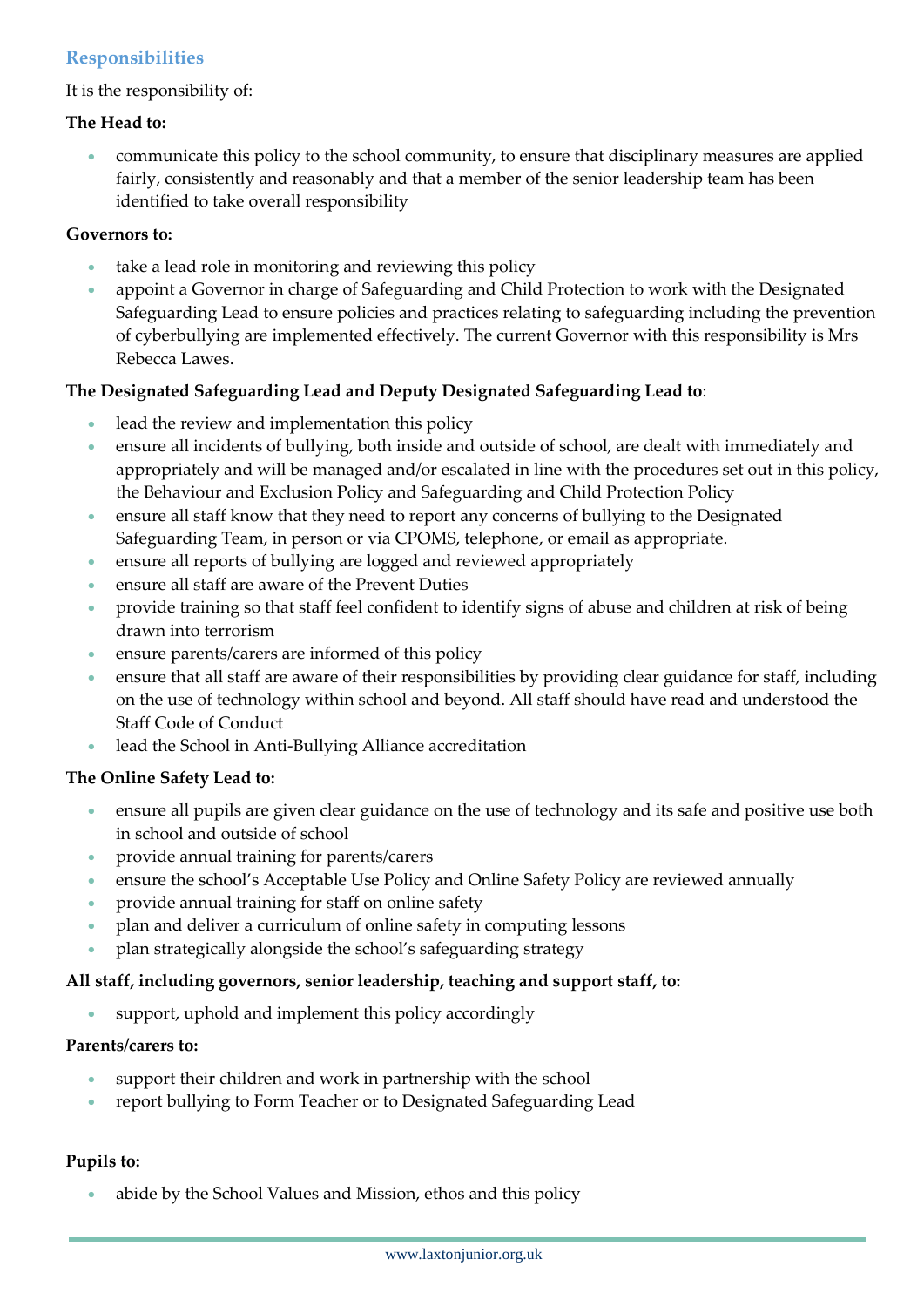- behave in line with their Class Charter and the School's Behaviour and Exclusion Policy
- Use technology in line with the Pupil Acceptable Use Agreement
- Speak out to a trusted adult about bullying
- Be kind

## **Definition of Bullying**

The Department of Education, 'Preventing and Tackling Bullying', 2017, defines bullying as: 'behaviour by an individual or a group, repeated over time that intentionally hurts another individual either physically or emotionally.'

Laxton Junior School accepts and uses the definition provided by the Anti-Bullying Alliance that defines bullying as:

'The **repetitive**, **intentional** hurting of one person or a group by another person or group, where the relationship involves an **imbalance of power**. It can happen **face-to-face or online**.'

Bullying is recognised by the School as being able to hurt emotionally or physically. We recognise that it is often motivated by prejudice against particular groups, for example, on grounds of race, religion, culture, sex, gender, homophobia, special educational needs and disability, or because a child is adopted or is a carer.

Our definition states 'repeated over time'. This does not afford the school grounds not to take action in response to a single incident and to make an appropriate record on CPOMS or take steps in line with this policy or our Behaviour and Exclusion Policy.

Keeping Children Safe in Education, 2020, states that bullying (including cyberbullying) is a form of peer on peer abuse and emotional abuse. Bullying incidents will be treated as child protection concerns when there is reasonable cause of believe that a child is suffering or likely to suffer significant harm. The School also recognises bullying as being a form of peer on peer abuse and as a safeguarding concern. It can be emotionally abusive and can cause severe and adverse effects on children's emotional development

The term bullying in this policy always refers to cyberbullying also.

## **Definition of Cyber Bullying**

Cyberbullying falls into the definition of bullying stated above. Alongside this, Laxton Junior School accepts and uses the Anti-Bullying Alliance definition of cyberbullying as:

'**Any form** of bullying that is carried out through the use of **electronic media devices**, such as computers, laptops, smartphones, tablets, or gaming consoles.'

It can take many different forms such as threats, public posting, exclusion, manipulation, hacking and abuse or name calling.

This can include:

- Sending offensive, upsetting and inappropriate messages by phone, text, messenger, through gaming, websites, social media sites and apps
- Storing, posting, requesting or sending inappropriate material or messages
- Threats and intimidation
- Harassment or 'cyber stalking' (repeatedly sending unwanted messages)
- Exclusions/peer rejection
- Impersonation
- Unauthorised publication of private information/images
- Radicalisation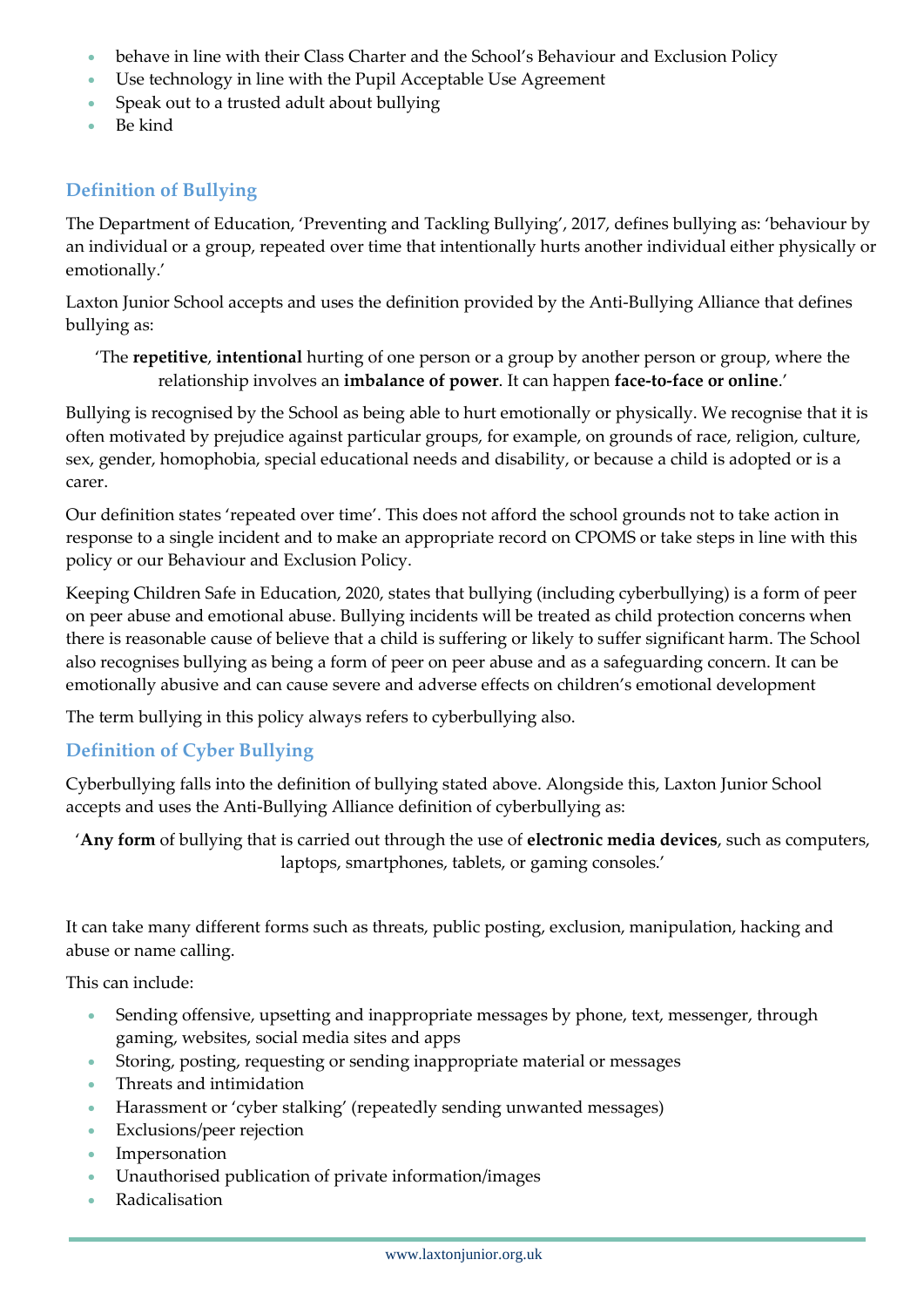Trolling (offending others online)

Whilst there is a strong link between cyberbullying and face to face bullying, there are some things that make cyberbullying different to 'traditional' bullying, including:

- 24-7 nature the nature of online activity means you can be in contact at any time
- The potential for a wider audience increasing the impact
- Cyberbullying incidents can quickly escalate making them difficult to contain
- Anonymity and being one step removed makes it easier for the bystander to join in
- Anonymity increases the impact on those being bullied as they cannot always be sure who is responsible making the experience more frightening
- Bullying incidents can stay online, for example: a photo that the victim can't remove immediately
- Evidence a lot of cyber bullying incidents allow those who experience it to keep evidence; for example, take a screen shot to show a trusted adult
- Degree of separation people who cyber bully often do not see the reaction of hose experiencing it so it can sometimes be harder for them to see the impact of their actions

## **Forms and Types of Bullying Covered by the Policy**

Bullying can happen to anyone and can take many forms. This policy covers all types and forms of bullying including, but not limited to, one or a combination of the following:

- Physical bullying unprovoked assault on a person or group which can range from a prod, pushing, poking, kicking, hitting, biting, punching, etc. to grievous bodily harm
- Psychological/Emotional bullying reduction of a person's self-esteem or confidence through threatening behaviour, isolating others, tormenting, hiding/taking possessions, threatening gestures, ridicule, humiliation, intimidating, excluding, manipulation and coercion about race, gender, sexual orientation, disability, family circumstances, appearance, or any other feature of their lives which can be used to wound them
- Social bullying– being ostracised or exclusion from peer groups
- Verbal bullying– The use of language in a derogatory or offensive manner such as swearing, racist or sexist abuse, homophobic abuse, sexual innuendo, spreading rumours, name calling, sarcasm, insulting, threats, teasing, belittling etc.
- Online/Cyber bullying positing on social media, sharing photos, sending nasty text messages, social exclusions
- Homophobic bullying or Gender bullying any hostile or offensive action against LGBTQ+ individuals or those perceived to be LGBTQ+. This may include abusive name calling, use of sexual innuendo or unwanted propositioning, graffiti with sexual content, spreading rumours, cyberbullying
- Bullying related to physical appearance being ostracised or excluded, teased, threatened, insulted or any other bullying behaviour because of your physical appearance
- Bullying of young carers, children in care or otherwise related to home circumstances being ostracised or excluded, teased, threatened, insulted or any other bullying behaviour because of being a young carer
- Bullying related to physical/mental health conditions being ostracised or excluded, teased, threatened, insulted or any other bullying behaviour because of a physical or mental health condition
- Sexual bullying any behaviour, physical or non-physical, where sexuality of gender is used as a weapon against another. It may degrade or single someone out by the use of sexual language, gestures or violence or for their appearance.
- Prejudicial bullying any bullying behaviour based on prejudice towards people because of a particular aspect of their identify. For example: disability, sexual orientation, gender identity, race and religion or belief. This type of bullying can result in hate crimes.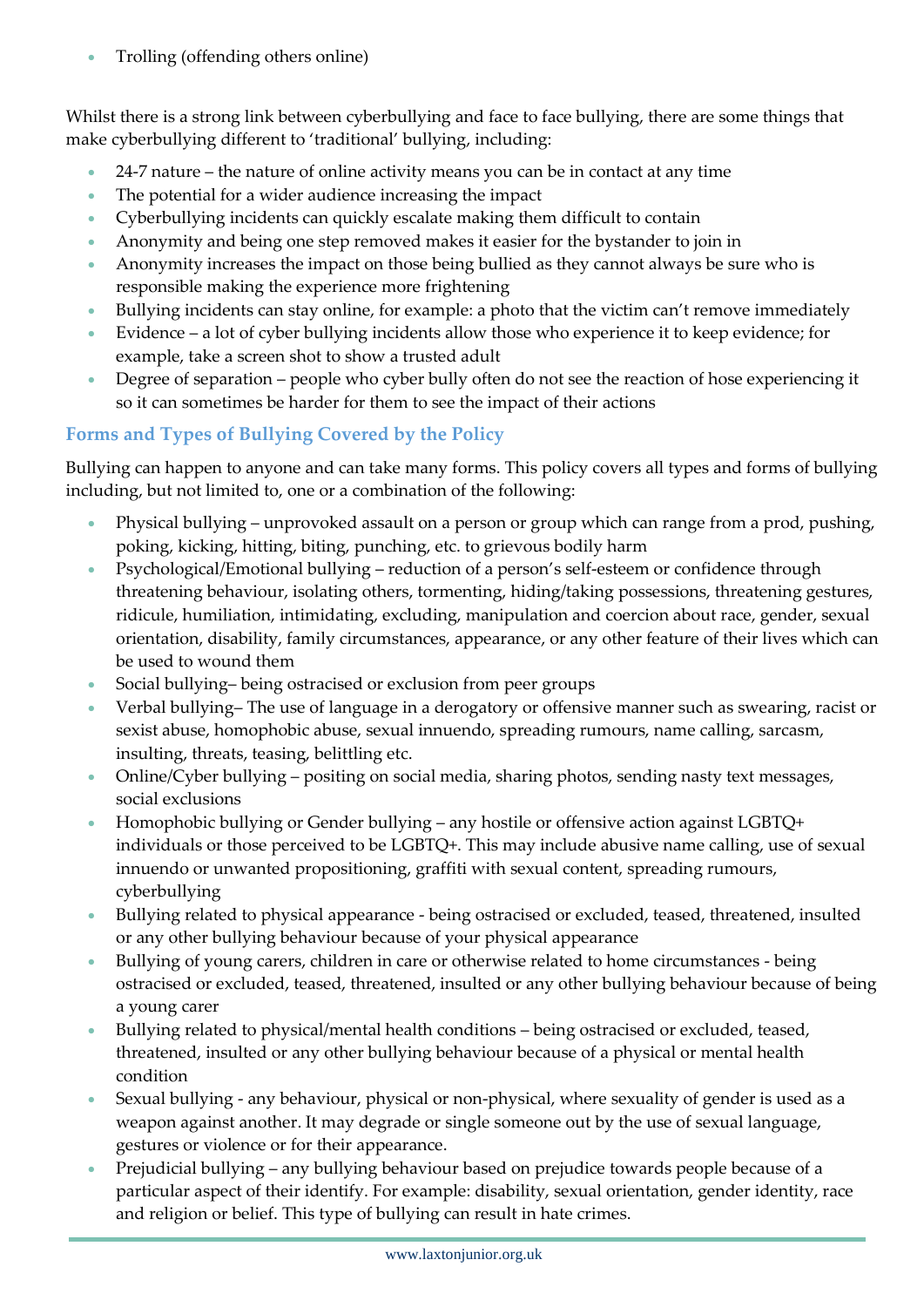Bullying related to Special Educational Needs or Disability (SEND) - being ostracised or excluded, teased, threatened, insulted or any other bullying behaviour because of having a Special Educational Need or Disability

## **Preventing Bullying**

#### **The Environment**

The whole community will:

- Implement a values-based approach to learning
- Create and support an inclusive environment which promotes a culture of mutual respect, consideration and care for others, which will be upheld by all
- Promote positive relationships
- Recognise that bullying can be perpetrated or experienced by any member of the community
- Recognise the potential for children with SEND to be disproportionally impacted by bullying and will implement additional pastoral support as required
- Openly discuss differences between people that could motivate bullying such as: family situations, looked after children, children with caring responsibilities, religion, ethnicity, gender, disability, sexual orientation or appearance related differences
- Challenge practice and language (including 'banter') which does not uphold the school values of tolerance, non-discrimination and respect towards others
- Encourage the use of technology, including tablets, mobile phones and apps, positively and responsibly
- Work with staff, the wider community and outside agencies to prevent and tackle concerns including all forms of prejudice-driven bullying
- Actively create 'safe spaces' for vulnerable children and young people
- Celebrate success and achievements to promote and build a positive school
- Adhere to the Behaviour and Exclusion Policy
- Adhere to the School's Terms and Conditions

The School community will:

- Provide a range of approaches for pupils, staff and parents/carers to access support and report concerns, including Therapeutic Mentors or Parent Support Workers from the Clayton Rooms (our Emotional Wellbeing Team), School Council, Buddy Bench, Parents in Partnership, leaflets, posters and websites
- Regularly update and evaluate our practice to consider the developments of technology and provide up-to-date advice and education to all members of the community regarding positive online behaviour
- Take appropriate, proportionate and reasonable action, in line with existing school policies, for any unkind, mean, hurtful or bullying behaviours brought to the school's attention, which involves or effects pupils, even when they are not on school premises; for example, when online
- Implement appropriate praise, consequences and sanctions; the consequences of bullying will reflect the seriousness of the incident, so that others see that bullying is unacceptable
- Use a variety of techniques to resolve the issue between those who bully, and those who have been bullied
- Work with the wider community such as the police and children's services to agree a clearly understood approach to cases where bullying is particularly serious or persistent and where a criminal offence may have been committed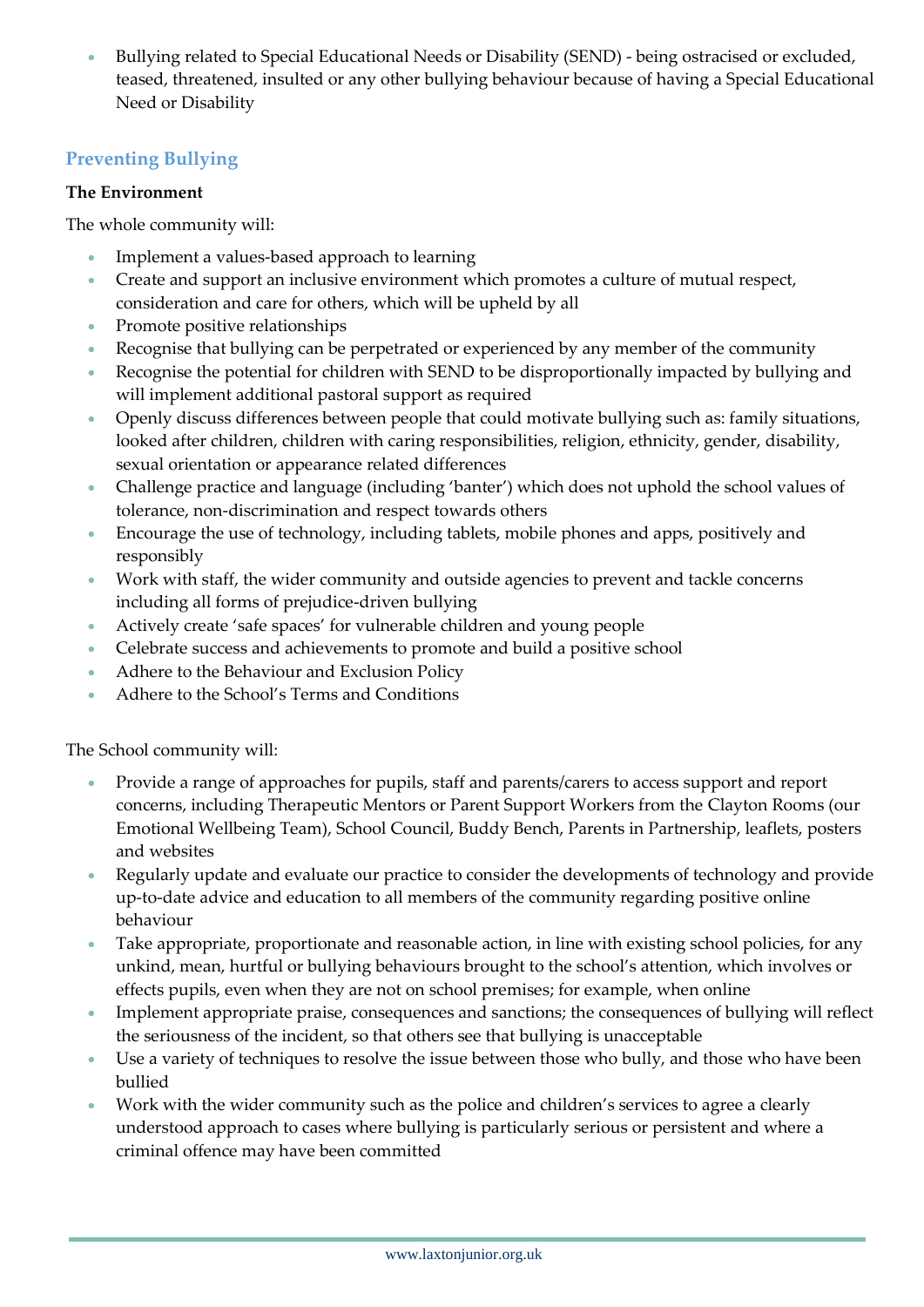## **Education and Training**

The School community will:

- Train all staff, including teaching staff, support staff and pastoral staff, so that the principles of this policy are understood, legal responsibilities are known, identification of all forms of bullying, including cyber bullying, is able to occur and appropriate actions taken, following the school's policy and procedures, including recording and reporting incidents (via CPOMS)
- Invest in specialised training, as necessary, so staff can understand the needs of their pupils (including those with special educational needs or disabilities and LGBT+ pupils)
- Consider a range of opportunities and approaches for addressing bullying throughout the curriculum and other activities, such as: through displays, assemblies, peer support, School Council etc.
- Collaborate with other local educational settings, as appropriate, and during key times of the year, for example during transition
- Seek to learn from good anti-bullying practices from elsewhere, including other schools, the Local Authority and relevant charities and organisations, including Anti Bullying Alliance.
- Utilise support from the Local Authority and other relevant organisations (eg: Anti Bullying Alliance and NSPCC)
- Ensure anti-bullying has a high profile throughout the year and is reinforced through key opportunities such as Anti-Bullying Week
- Provide systematic opportunities to develop pupils' social and emotional skills, including building their resilience and self esteem

#### **Involvement of Pupils**

The School will:

- Involve pupils in policy writing and decision making, to ensure that they understand the school's approach and are clear about the part they play in preventing bullying
- Regularly canvas children and young people's views on the extent and nature of bullying, through curriculum, Form Time, School Council and pupil voice
- Ensure that all pupils know how to express worries about bullying
- Involve pupils in anti-bullying campaigns in schools and embedding messages in the wider school curriculum
- Utilise pupil voice in providing pupil led education and support
- Publicise the details of internal support, as well as external helplines and websites
- Offer support and intervention to pupils (and their families) who have been bullied and to those who are bullying to address and support their issues
- **Provide opportunities for children to discuss bullying and relationships through assemblies,** curriculum learning (including PSHE, appendix 3), form time, circle time, restorative practices etc.

#### **Involvement and liaison with parents and carers**

We will:

- Take steps to involve parents and carers in developing policies and procedures, to ensure they are aware that the school does not tolerate any form of bullying
- Make sure that key information about bullying (including policies and named points of contact) is available to parents/carers in a variety of formats, including via the school website
- Ensure all parents/carers know who to contact if they are worried about bullying and where to access independent advice
- Work with all parents/carers and the local community to address issues beyond the school gate that give rise to bullying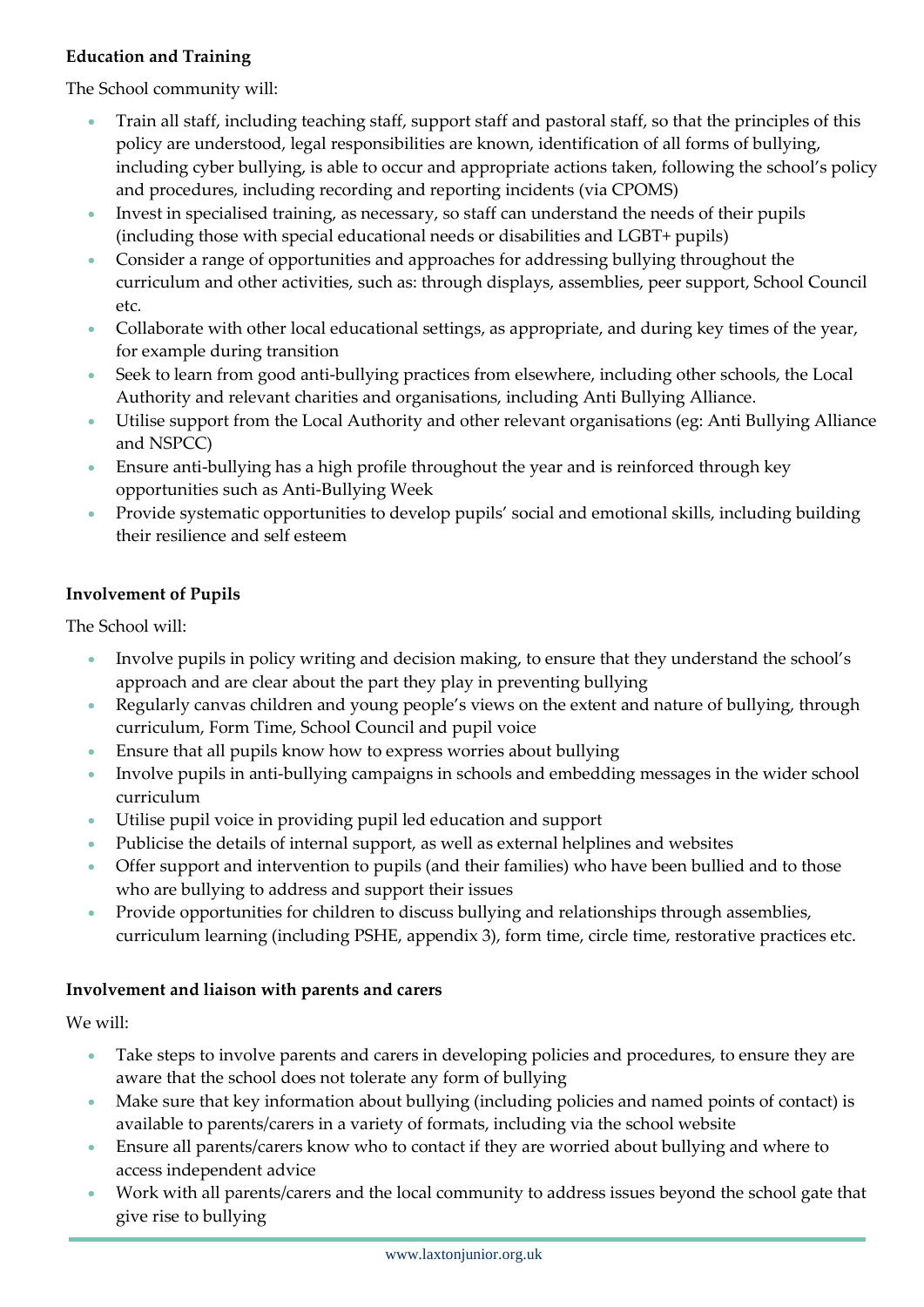- Ensure that parents work with the school to role model positive behaviour for pupils, both on and offline
- Provide Parents in Partnership opportunities and workshops to discuss social and emotional wellbeing
- Ensure all parents/carers know about our complaints procedure and how to use it effectively, to raise concerns in an appropriate manner

## **Responding to Bullying**

In all cases, LJS has a responsibility to support children who are bullied and make appropriate provision for the child's needs. The nature and level of support will depend on the individual circumstances and the level of need.

The following steps may be taken when dealing with any incidents of bullying reported to or by the school:

- Following the Countering Bullying Pathway (Appendix 2) will ensure transparency and consistency for all involved
- If bullying is suspected or reported, the incident will begin to be dealt with immediately by the member of staff who has been approached or witnessed the concern
- The school will provide appropriate support for the person being bullied making sure they are not at risk of immediate harm and will involve them and their parents/carers in any decision-making, as appropriate
- The Designated Safeguarding Lead (DSL) will be informed of all bullying issues
- The DSL may interview all parties involved, following initial investigation from a teacher
- The school will share information with other members of staff, where appropriate
- The school will ensure parents/carers are kept informed and engaged regarding the concern and actions taken, as appropriate and in line with Safeguarding and Confidentiality policies
- Consequences, as identified within the school Behaviour and Exclusion Policy, and support will be implemented in consultation with all parties concerned
- If necessary, other agencies may be consulted or involved, such as the police, if a criminal offence has been committed, or other local services including Northamptonshire Safeguarding Children Partnership (NSCP), if a child is felt to be at risk of significant harm
- Where the bullying of or by pupils takes place off school site or outside of normal school hours (including cyberbullying), the school will ensure that the concern is fully investigated. If required, the DSL will collaborate with other schools. Appropriate action will be taken, including providing support and implementing sanctions in school in accordance with this policy and the school's Behaviour and Exclusion Policy

## **Supporting Pupils**

Pupils who have been a target of bullying will be supported by:

- Reassuring the pupil and providing continuous pastoral support guided by our Safeguarding and Pastoral Pathway
- Offering an immediate opportunity to discuss the experience with their Form Teacher, the DSL or a member of staff of their choice
- Being advised to keep a record of the bullying and speak to a trusted adult straight away
- Working towards restoring self-esteem and confidence
- Providing ongoing support, which may include: 1:1 pastoral support, mental wellbeing sessions, therapeutic mentor sessions, engaging with parents/carers
- Where necessary, working with the wider community and local/national organisations to provide further or specialist advice and guidance; this could include support through NSCP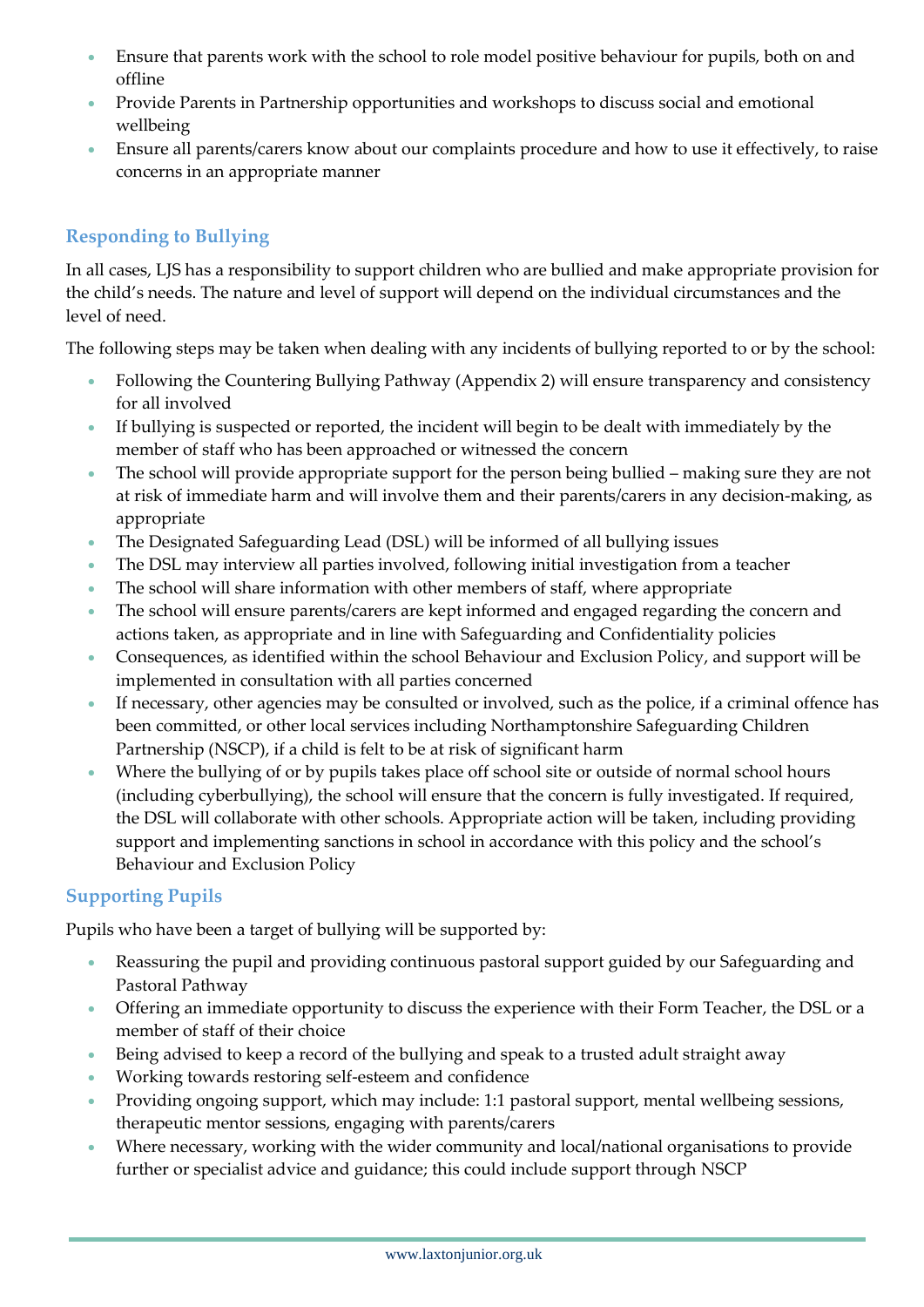Pupils who have undertaken a role within bullying behaviour will be supported by:

- Discussing what happened, establishing the concern, the behaviour and the need for change to seek a positive way forward
- Be made aware of the seriousness of their actions and possible consequences
- Informing parents/carers to help change the attitude and behaviour choices of the pupil
- Providing appropriate education and support regarding their behaviours and/or actions
- If online, requesting the content be removed and reporting accounts/content to service provider
- Encouraging relationship building, including apologies being made
- Applying consequences, in line with school Behaviour and Exclusion Policy; this may include sanctions, removal of privileges, restorative projects, fixed-term or permanent exclusions
- Setting a clear date of review of the situation and for the lifting of any sanctions
- Setting clear expectations of behaviour moving forward and clear indication of the consequences of any repetition of the bullying, though it should be clear that the child is not 'labelled' at this point forward
- Providing ongoing support, which may include: 1:1 pastoral support, mental wellbeing sessions, therapeutic mentor sessions, engaging with parents/carers
- Where necessary, working with the wider community and local/national organisations to provide further or specialist advice and guidance; this could include support through NSCP

## **Monitoring and Review**

The School will ensure that it regularly monitors and evaluates mechanisms to ensure that the policy is being consistently applied

- Records are kept to evaluate the effectiveness of the approach adopted or to enable patterns to be identified
- Any repeat issues/concerns identified may be incorporated into the school's action plan. For example, the PSHE, Online Safety or Safeguarding action plan. For example, if LJS saw increased incidents of cyberbullying strategies to combat this would be included in the Online Safety action plan moving forwards
- The Head and DSL will be informed of bullying concerns, as appropriate and through the recording on incidents on CPOMS. Personal data is kept in line with statutory requirements.
- The Designated Safeguarding Lead and/or Deputy Designated Safeguarding Lead will give, at least, termly updates to the Safeguarding Governor and Chair of the LJS Subcommittee. If the seriousness of the incidents warrants information will be shared immediately
- The DSL and Named Governor for Safeguarding will report on a regular basis to the Governing Body on incidents of bullying, including outcomes, where appropriate.

## **Links to Legislation**

There are several pieces of DfE advice and legislation which set out measures and actions for schools in response to bullying, as well as criminal and civil law. These may include:

- [Preventing and Tackling Bullying, 2017](https://www.gov.uk/government/publications/preventing-and-tackling-bullying)
- [Cyberbullying: Advice for headteachers and school staff, 2014](https://www.gov.uk/government/publications/preventing-and-tackling-bullying)
- [The Education and Inspection Act 2006, 2011](https://www.legislation.gov.uk/ukpga/2006/40/contents)
- [The Equality Act 2010](https://www.legislation.gov.uk/ukpga/2010/15/contents)
- [The Children Act 1989](https://www.legislation.gov.uk/ukpga/1989/41/contents)
- [The Education \(Independent School Standards\) Regulations 2014](https://www.legislation.gov.uk/uksi/2014/3283/schedule/made)
- **[Protection From Harassment Act 1997](https://www.legislation.gov.uk/ukpga/1997/40/contents)**
- [The Malicious Communications Act 1988](https://www.legislation.gov.uk/ukpga/1988/27/contents)
- [Public Order Act 1986](https://www.legislation.gov.uk/ukpga/1986/64)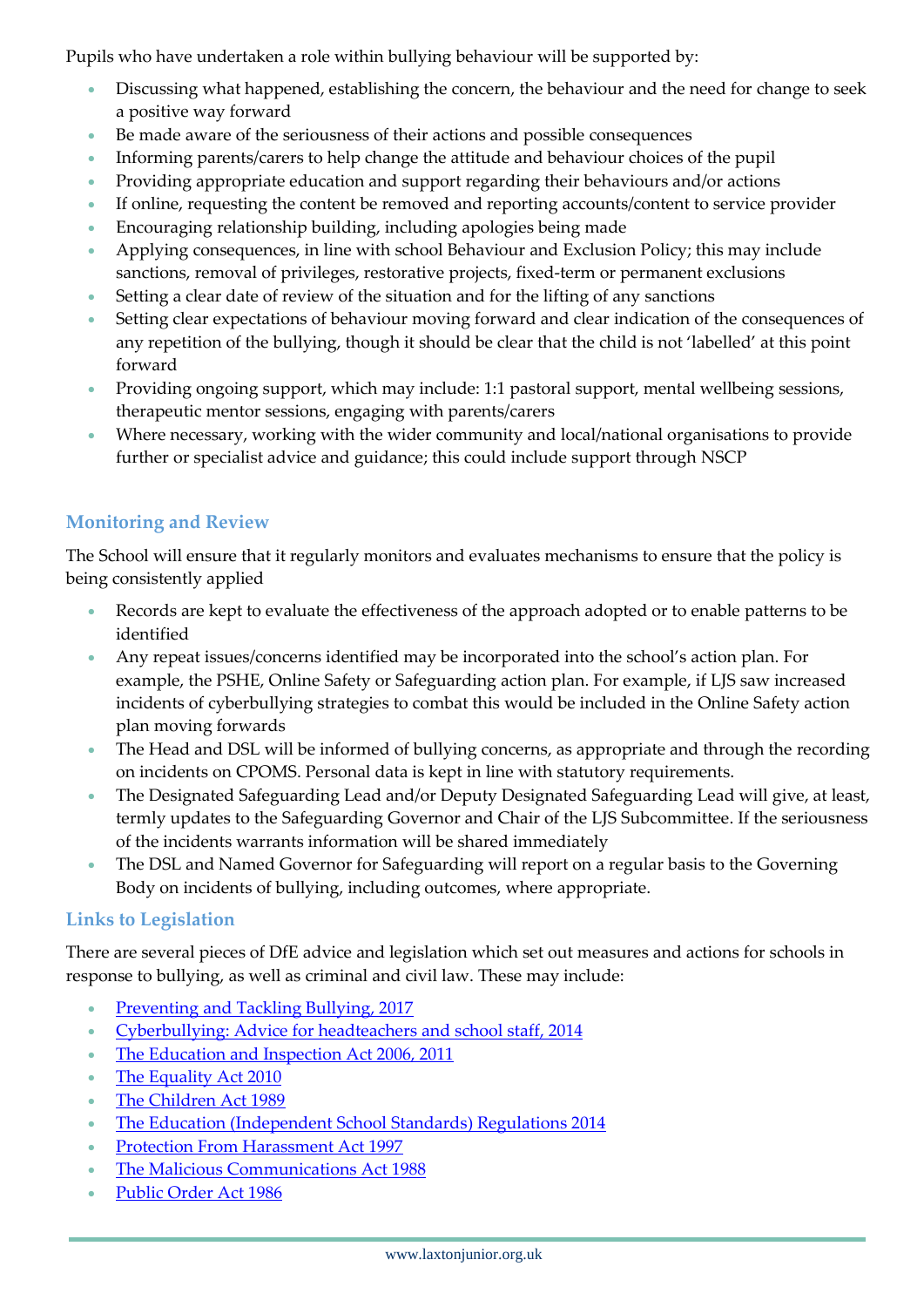## **Linked Policies**

- **Safeguarding**
- **Behaviour and Exclusion**
- Complaints
- Online Safey
- Teaching and Learning
- Acceptable Use of ICT
- Curriculum: PSHE, RSE, SMSC, Computing
- Searching, Screening and Confiscation

| Reviewer                             | SMC.         |
|--------------------------------------|--------------|
| Post of Reviewer                     | Deputy Head  |
| <b>Review Date</b>                   | January 2020 |
| Reviewed and filed with both Schools | October 2020 |
| Next Review (max 3 yrs)              | October 2022 |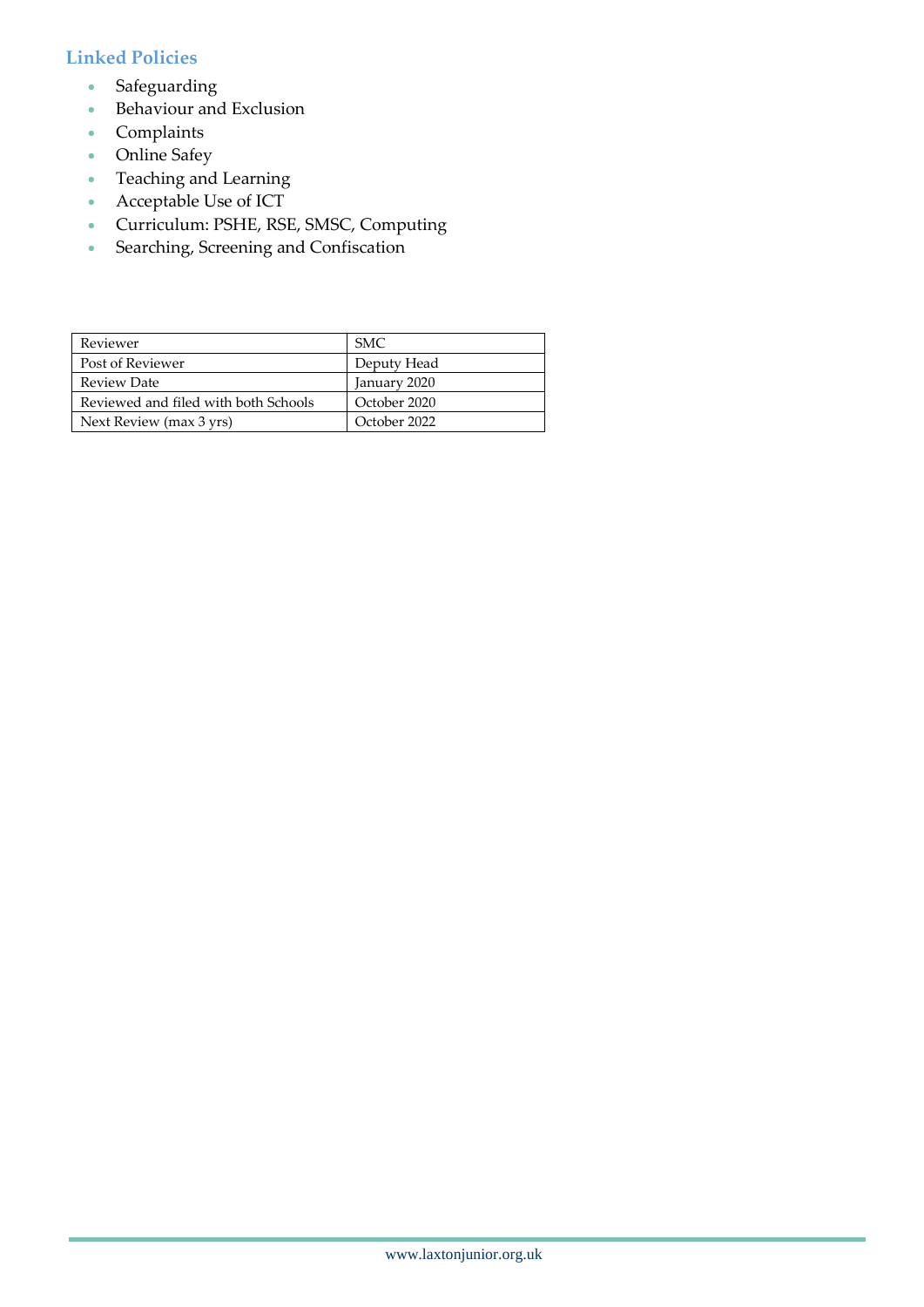## **Appendix 1 - Useful Links and Supporting Organisations**

#### **Bullying**

Anti-Bullying Alliance: [www.anti-bullyingalliance.org.uk](http://www.anti-bullyingalliance.org.uk/) Childline: [www.childline.org.uk](http://www.childline.org.uk/)  Family Lives: [www.familylives.org.uk](http://www.familylives.org.uk/)  Kidscape: [www.kidscape.org.uk](http://www.kidscape.org.uk/) NSPCC: [www.nspcc.org.uk](http://www.nspcc.org.uk/)  Victim Support: [www.victimsupport.org.uk](http://www.victimsupport.org.uk/) Young Minds: <https://youngminds.org.uk/>

#### **Special Educational Needs and Disabilities**

Changing Faces: [www.changingfaces.org.uk](http://www.changingfaces.org.uk/)  Mencap: [www.mencap.org.uk](http://www.mencap.org.uk/)

#### **Cyberbullying**

Childnet International: [www.childnet.com](http://www.childnet.com/)  Think U Know: [www.thinkuknow.co.uk](http://www.thinkuknow.co.uk/)  UK Safer Internet Centre: [www.saferinternet.org.uk](http://www.saferinternet.org.uk/) 

#### **Race, Religion and Nationality**

Kick it Out: [www.kickitout.org](http://www.kickitout.org/)  Report it[: www.report-it.org.uk](http://www.report-it.org.uk/)  Stop Hate: [www.stophateuk.org](http://www.stophateuk.org/)

## **LGBTQ**

Barnardos LGBT Hub: [www.barnardos.org.uk/what\\_we\\_do/our\\_work/lgbtq.htm](http://www.barnardos.org.uk/what_we_do/our_work/lgbtq.htm) Proud Trust: [www.theproudtrust.org](http://www.theproudtrust.org/)  Stonewall: [www.stonewall.org.uk](http://www.stonewall.org.uk/)

#### **Sexual Harassment and Sexual Bullying**

Disrespect No Body: [www.gov.uk/government/publications/disrespect-nobody-campaignposters](http://www.gov.uk/government/publications/disrespect-nobody-campaignposters)

Anti-bullying Alliance: advice for school staff and professionals about developing effective anti-bullying practice in relation to sexual bullying: [https://www.anti-bullyingalliance.org.uk/tools-information/all](https://www.anti-bullyingalliance.org.uk/tools-information/all-about-bullying/sexual-and-gender-related)[about-bullying/sexual-and-gender-related](https://www.anti-bullyingalliance.org.uk/tools-information/all-about-bullying/sexual-and-gender-related)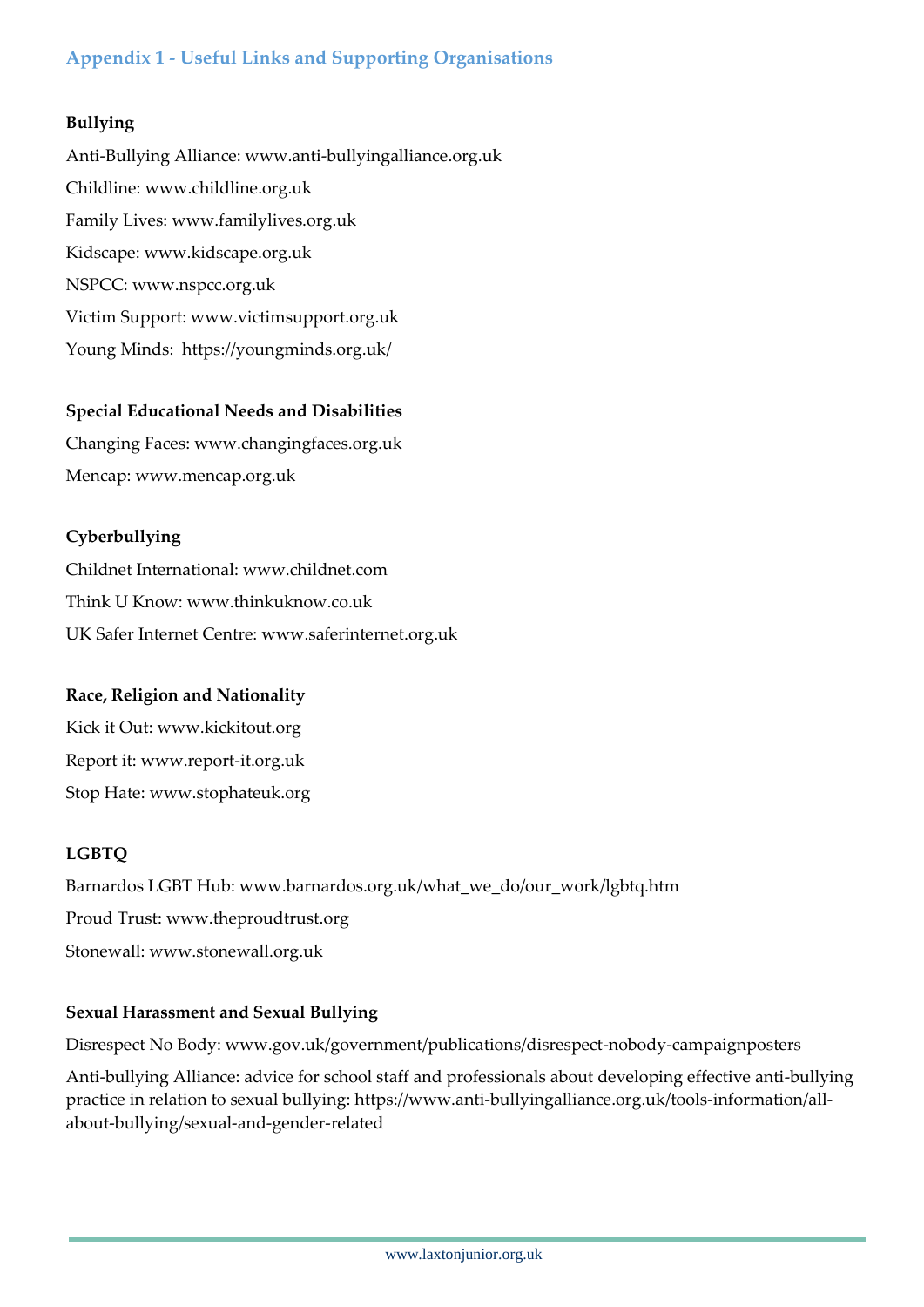

**Appendix 2 – Countering Bullying and Cyber Bullying Pathway**